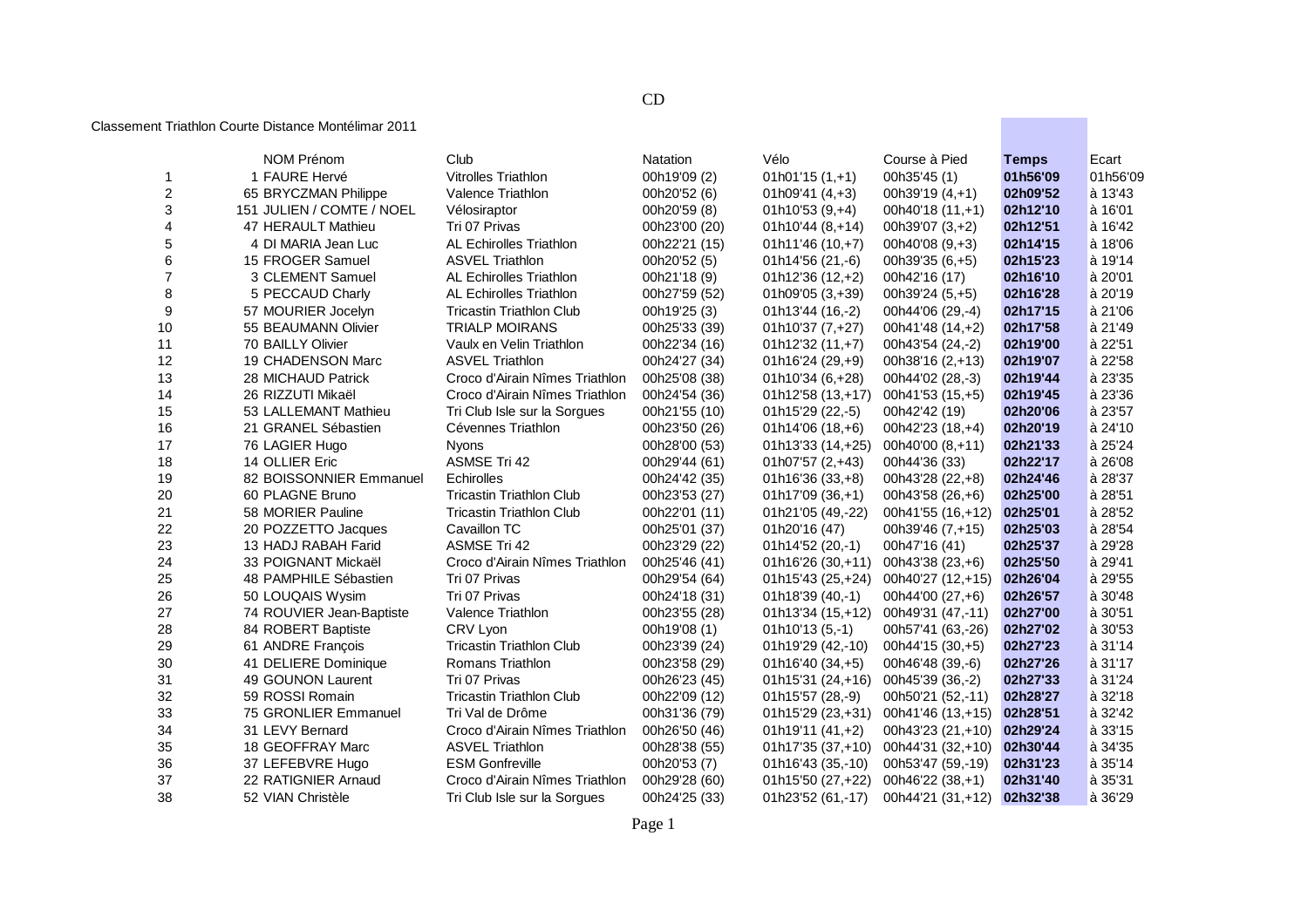| 39 | 67 STEPHAN Sébastien                           | Valence Triathlon               | 00h25'57 (43) | 01h21'55 (53,-6)  | 00h44'56 (34,+10) | 02h32'48 | à 36'39         |
|----|------------------------------------------------|---------------------------------|---------------|-------------------|-------------------|----------|-----------------|
| 40 | 155 FLOURET / PAQUIEN / CRIVELLO               |                                 | 00h33'14 (82) | 01h20'11 (46,+20) | 00h40'10 (10,+22) | 02h33'35 | à 37'26         |
| 41 | 79 ACITO Gaetan                                | VVTri                           | 00h29'05 (56) | 01h16'36 (32,+15) | 00h48'01 (43)     | 02h33'42 | à 37'33         |
| 42 | 73 LEVY Jérome                                 | Bourg de Péage                  | 00h30'23 (74) | 01h14'34 (19,+38) | 00h48'49 (44,-6)  | 02h33'46 | à 37'37         |
| 43 | 36 ARCHAMBAULT Gilles                          | Montpellier Agglo Triathlon     | 00h26'55 (47) | 01h17'53 (38,+12) | 00h49'04 (46,-8)  | 02h33'52 | à 37'43         |
| 44 | 2 MILESI Bernard                               | <b>AL Echirolles Triathlon</b>  | 00h30'14 (67) | 01h19'45 (43,+14) | 00h43'55 (25,+9)  | 02h33'54 | à 37'45         |
| 45 | 66 DUFAUD Mickael                              | Valence Triathlon               | 00h30'22 (73) | 01h16'35 (31,+26) | 00h47'19 (42,+2)  | 02h34'16 | à 38'07         |
| 46 | 12 BOUSIGES Jean François                      | <b>ASMSE Tri 42</b>             | 00h27'50 (51) | 01h21'14 (52)     | 00h46'08 (37,+5)  | 02h35'12 | à 39'03         |
| 47 | 45 BROSSE Rachel                               | Salon Triathlon                 | 00h22'41 (17) | 01h22'40 (54,-22) | 00h50'15 (49,-8)  | 02h35'36 | à 39'27         |
| 48 | 154 LAMBERT/ PERRIER / FAUQI SMB               |                                 | 00h30'20 (72) | 01h20'08 (45,+16) | 00h45'18 (35,+8)  | 02h35'46 | à 39'37         |
| 49 | 153 BLOCH / MARRON / DELIERELes P'tits Joueurs |                                 | 00h32'46 (81) | 01h20'32 (48,+20) | 00h43'22 (20,+12) | 02h36'40 | à 40'31         |
| 50 | 152 MESONA KATTOUCHE PAST Equipe Valence       |                                 | 00h27'33 (49) | 01h18'25 (39,+6)  | 00h51'51 (54,-7)  | 02h37'49 | à 41'40         |
| 51 | 64 AVIAS Ludovic                               | Valence Triathlon               | 00h25'55 (42) | 01h23'29 (58,-10) | 00h50'19 (51,+1)  | 02h39'43 | à 43'34         |
| 52 | 44 PETIT JULIEN                                | Romans Triathlon                | 00h29'07 (57) | $01h21'12(51,+3)$ | 00h49'52 (48,+2)  | 02h40'11 | à 44'02         |
| 53 | 80 VANHOUTTE Brice                             | <b>MTC Orange</b>               | 00h22'47 (18) | 01h23'00 (56,-24) | 00h55'34 (62,-11) | 02h41'21 | $\hat{a}$ 45'12 |
| 54 | 30 FRA Philippe                                | Croco d'Airain Nîmes Triathlon  | 00h30'18 (71) | 01h23'22 (57,+8)  | 00h48'50 (45,+9)  | 02h42'30 | à 46'21         |
| 55 | 10 VISENTIN Stéphane                           | Annonay Triathlon               | 00h30'06 (66) | 01h23'37 (60,+2)  | 00h50'16 (50,+9)  | 02h43'59 | à 47'50         |
| 56 | 69 COLLONGE Bruno                              | Valence Triathlon               | 00h23'47 (25) | 01h28'21 (68,-33) | 00h52'30 (55,+2)  | 02h44'38 | à 48'29         |
| 57 | 43 CHEVALIER Fabien                            | Romans Triathlon                | 00h27'21 (48) | 01h24'43 (62,-9)  | 00h55'17 (61)     | 02h47'21 | à 51'12         |
| 58 | 35 POUSSE Jean Marc                            | CRV Lyon                        | 00h30'15 (69) | $01h26'14(63,+3)$ | 00h52'52 (57,+8)  | 02h49'21 | à 53'12         |
| 59 | 42 TROUSSEY Philippe                           | Romans Triathlon                | 00h29'18 (58) | $01h21'09(50,+3)$ | 00h59'19 (67,-4)  | 02h49'46 | à 53'37         |
| 60 | 81 BASSET Patricia                             | <b>Tricastin Triathlon Club</b> | 00h28'05 (54) | 01h29'24 (70,-15) | 00h53'04 (58,+9)  | 02h50'33 | à 54'24         |
| 61 | 71 OUMEDDOUR Fella                             | Vaulx en Velin Triathlon        | 00h33'37 (84) | 01h31'09 (77,+5)  | 00h46'54 (40,+18) | 02h51'40 | à 55'31         |
| 62 | 23 RATIGNIER Francois                          | Croco d'Airain Nîmes Triathlon  | 00h29'49 (63) | 01h28'23 (69,-9)  | 00h53'55 (60,+10) | 02h52'07 | à 55'58         |
| 63 | 83 MENDELSON Monique                           | <b>Echirolles</b>               | 00h31'23 (78) | 01h31'26 (78,+2)  | 00h50'58 (53,+13) | 02h53'47 | à 57'38         |
| 64 | 51 VIGIER Lydie                                | Tri Club Isle sur la Sorgues    | 00h23'33 (23) | 01h29'37 (73,-37) | 01h02'24 (73,-4)  | 02h55'34 | à 59'25         |
| 65 | 78 FRACY Mallory                               | Tri 07 Privas                   | 00h29'56 (65) | 01h27'35 (64,-5)  | $01h00'43(68,+5)$ | 02h58'14 | à 1h02'05       |
| 66 | 54 RIBOLLET Fabrice                            | Tri Club Isle sur la Sorgues    | 00h30'16 (70) | 01h29'35 (72,-3)  | 00h58'52 (66,+7)  | 02h58'43 | à 1h02'34       |
| 67 | 62 BRUN Jean Louis                             | Valence Triathlon               | 00h27'48 (50) | 01h29'39 (74,-18) | $01h01'26(70,+1)$ | 02h58'53 | à 1h02'44       |
| 68 | 24 EDMONT Bruno                                | Croco d'Airain Nîmes Triathlon  | 00h30'15 (68) | 01h27'51 (66,-3)  | $01h03'20(74,+3)$ | 03h01'26 | à 1h05'17       |
| 69 | 32 GILQUIN Philippe                            | Croco d'Airain Nîmes Triathlon  | 00h24'21 (32) | 01h28'11 (67,-27) | 01h08'55 (79,-10) | 03h01'27 | à 1h05'18       |
| 70 | 56 REDON Jean Marc                             | <b>Tricastin Triathlon Club</b> | 00h30'31 (75) | 01h34'00 (80,-3)  | 00h57'51 (64,+8)  | 03h02'22 | à 1h06'13       |
| 71 | 86 HUGER Alexandre                             |                                 | 00h34'10 (86) | $01h30'49(76,+6)$ | 00h58'15 (65,+9)  | 03h03'14 | à 1h07'05       |
| 72 | 89 DELAVAULT Pascal                            |                                 | 00h39'49 (89) | 01h31'30 (79,+8)  | 00h52'43 (56,+9)  | 03h04'02 | à 1h07'53       |
| 73 | 25 RIEUMAL Raphaël                             | Croco d'Airain Nîmes Triathlon  | 00h26'13 (44) | 01h29'31 (71,-21) | 01h09'24 (80,-8)  | 03h05'08 | à 1h08'59       |
| 74 | 34 SOMBARDIER Jean Marc                        | CRV Lyon                        | 00h29'25 (59) | 01h34'54 (81,-18) | $01h01'43(71,+3)$ | 03h06'02 | à 1h09'53       |
| 75 | 46 MARTEL Christophe                           | TC <sub>2R</sub>                | 00h32'22 (80) | $01h27'39(65,+6)$ | 01h08'26 (77,-1)  | 03h08'27 | à 1h12'18       |
| 76 | 77 MARTINET Aurélien                           | Lyon                            | 00h29'45 (62) | 01h30'32 (75,-13) | 01h08'49 (78,-1)  | 03h09'06 | à 1h12'57       |
| 77 | 87 MONDET Laurent                              | <b>Croco Nimes</b>              | 00h33'42 (85) | $01h40'57(84,+3)$ | $01h01'04(69,+5)$ | 03h15'43 | à 1h19'34       |
| 78 | 63 MAIRE Virginie                              | Valence Triathlon               | 00h31'14 (77) | 01h48'07 (85,-7)  | 01h02'14 (72,+6)  | 03h21'35 | à 1h25'26       |
| 79 | 29 DELAMARE David                              | Croco d'Airain Nîmes Triathlon  | 00h41'29 (91) | 01h40'48 (83,+6)  | 01h12'52 (81,+6)  | 03h35'09 | à 1h39'00       |
|    |                                                |                                 |               |                   |                   |          |                 |